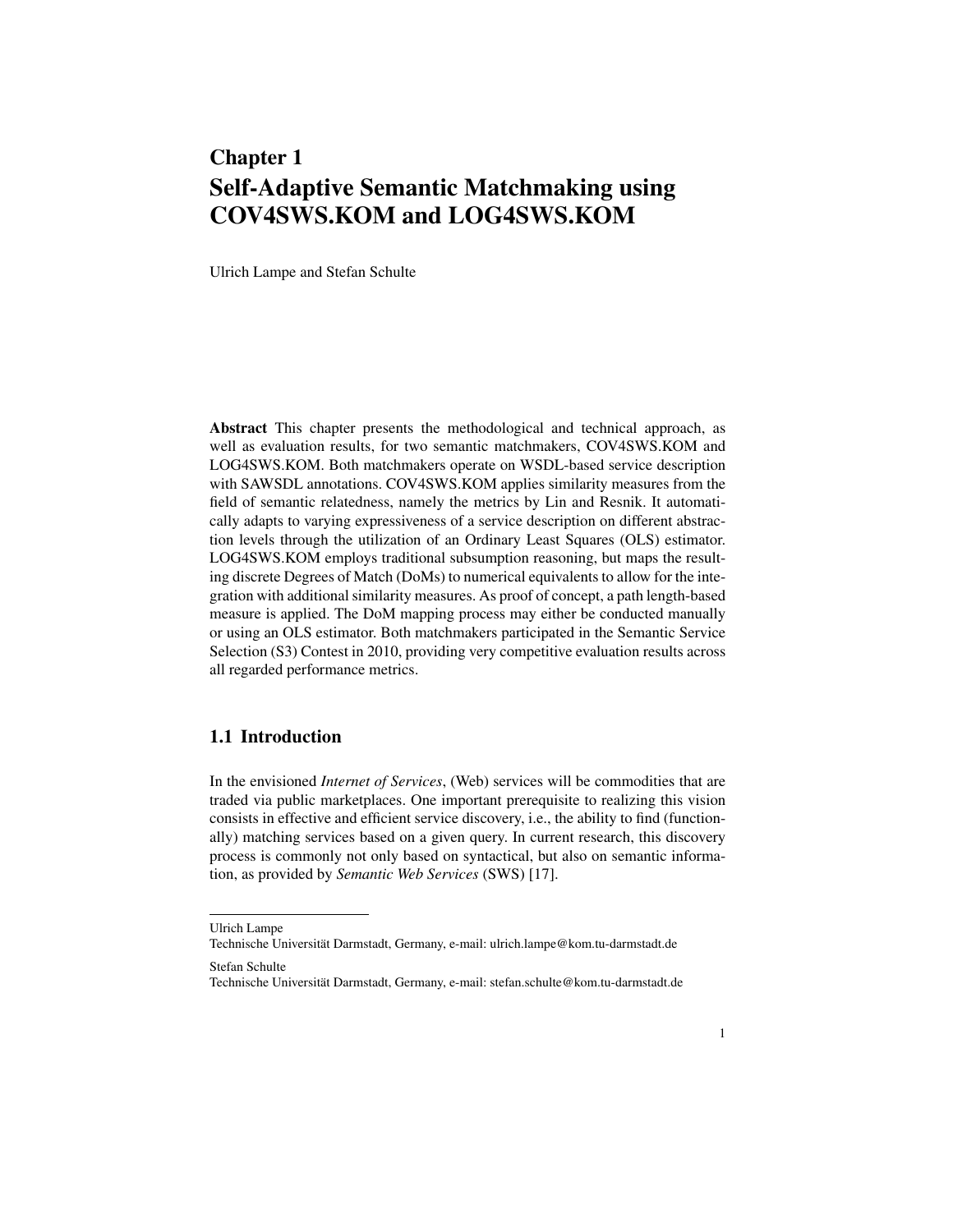In the chapter at hand, we introduce COV4SWS.KOM and LOG4SWS.KOM<sup>1</sup>, two semantic matchmakers for WSDL-based service descriptions with SAWSDL annotations<sup>2</sup> . Both matchmakers participated in the *Semantic Service Selection* (S3) Contest in 2010, achieving very favorable results in terms of the regarded Information Retrieval (IR) metrics [10].

COV4SWS.KOM and LOG4SWS.KOM are based on a common framework, named XAM4SWS ("Cross-Architectural Matchmaker for Semantic Web Services"). However, in the treatment of semantic annotations and the implementation of selfadaptiveness, we pursue different approaches in both matchmakers.

COV4SWS.KOM applies similarity measures from the field of semantic relatedness, namely the metrics by Lin [14] and Resnik [25]. It automatically adapts to varying expressiveness of a service description on different abstraction levels through the utilization of an Ordinary Least Squares (OLS) estimator [30].

LOG4SWS.KOM employs traditional subsumption reasoning, but maps the resulting discrete *Degrees of Match* (DoMs) to numerical equivalents. This allows for the direct integration with additional (numerical) similarity measures. As proof of concept, a path length-based measure is applied. The DoM mapping process may either be conducted manually or using an OLS estimator.

Common features of both matchmakers include the use of a rudimentary fallback strategy, based on the WordNet English language ontology [18]. Also, the principal methodology of determining service similarities is identical. Namely, this concerns the use of bipartite graph matching and the aggregation of similarity values from different service abstraction levels.

## 1.2 Approach: COV4SWS.KOM and LOG4SWS.KOM

#### *1.2.1 Common Characteristics*

While COV4SWS.KOM and LOG4SWS.KOM differ in their treatment of semantic annotations, they are based on the identical matchmaker framework. As a result, they share a significant number of characteristics.

Most importantly, both matchmakers employ the notion of *operations-focused matching*. An overview of the process is depicted in Figure 1.1. In detail, individual similarity values are computed for the components on all levels of abstraction in a service, i.e., interfaces, operations, inputs, and outputs (yielding  $\text{sim}_{\text{if} \text{face}}$ ,  $\text{sim}_{\text{op}}$ )

<sup>&</sup>lt;sup>1</sup> The names of our matchmakers have historical roots: COV was traditionally based on the determination of the degree of coverage between semantic concepts; LOG refers to logic subsumption matching. The common name component 4SWS means "for Semantic Web Services", KOM refers to the abbreviated name of our institute at Technische Universitt Darmstadt.

<sup>&</sup>lt;sup>2</sup> As a matter of fact, both matchmakers are also applicable to service description formalisms that exhibit a structure similar to (SA)WSDL. An application of LOG4SWS.KOM to hRESTS with MicroWSMO annotations – service description formalisms for RESTful services – has been presented by Lampe et al. [12]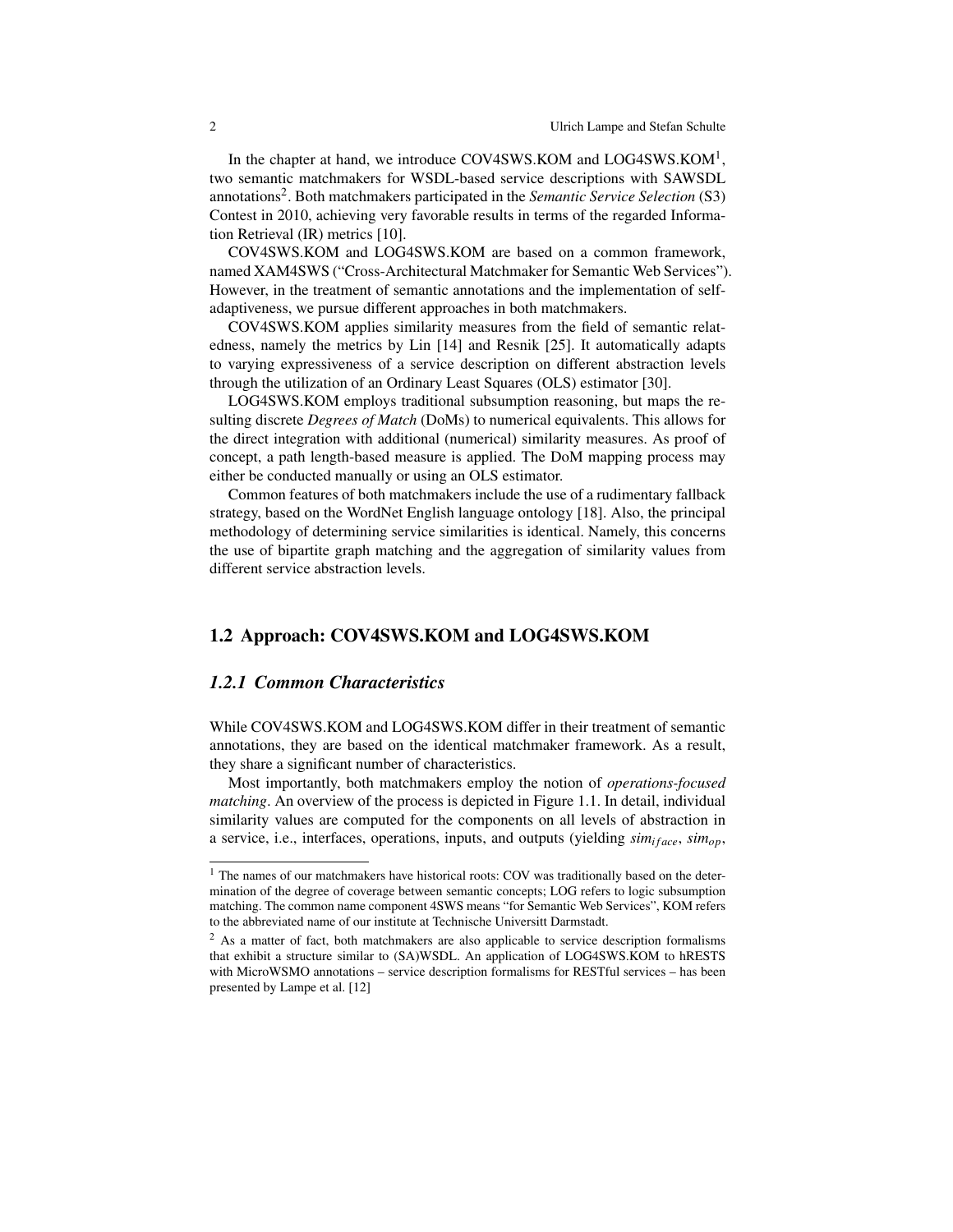$sim<sub>in</sub>$ , and  $sim<sub>out</sub>$  respectively). Subsequently, these similarity values are aggregated using a linear function on the level of operations, resulting in *simagg*. For this aggregation process, the respective weights may be freely chosen ( $w_{iface}, w_{op}, w_{in}, w_{out}$ ). The weights thus account for varying expressiveness of (semantic) descriptions on the different service abstraction levels.

Subsequently, the objective of the matching process consists in the determination of an optimal pairing between operations in a service request and service offer. This procedure is based on the notion that operations constitute *the* essential unit of functionality in a service. Based on the similarities of the paired operations, the *average similarity* of both services is determined.

The similar notion of average similarity is, for instance, applied by Plebani and Percini in the *URBE* matchmaker [22]. This differs from the concept of *global DoMs*, as initially defined by Paolucci et al. [21], further elaborated by Bellur and Kulkarni [1], and, for instance, applied by Klusch et al. in the *SAWSDL-MX* matchmaker [8]. A global DoM can be interpreted as minimal lower bound of similarity a service offer guarantees with respect to a given query. In contrast, the average similarity can be interpreted as the amount of effort that is required to adapt a service offer to the requirements of the service consumer. Both approaches have their pros and cons; a more extensive discussion can be found in our previous work on LOG4SWS.KOM [27].

Another common aspect in both matchmakers is the utilization of a fallback strategy based on the WordNet ontology [18]. It comes into effect if semantic annotations are unavailable or cannot be processed for a certain service component. In this case, the similarity value is determined based on the inverse distance between the individual English words in a component name. It is important to note that the fallback-strategy only serves as a *substitute*, rather than a *complement* to the use of semantic information. That is, for services that are fully semantically annotated, our matchmakers exclusively rely on semantic information.



Fig. 1.1 Overview of the matchmaking process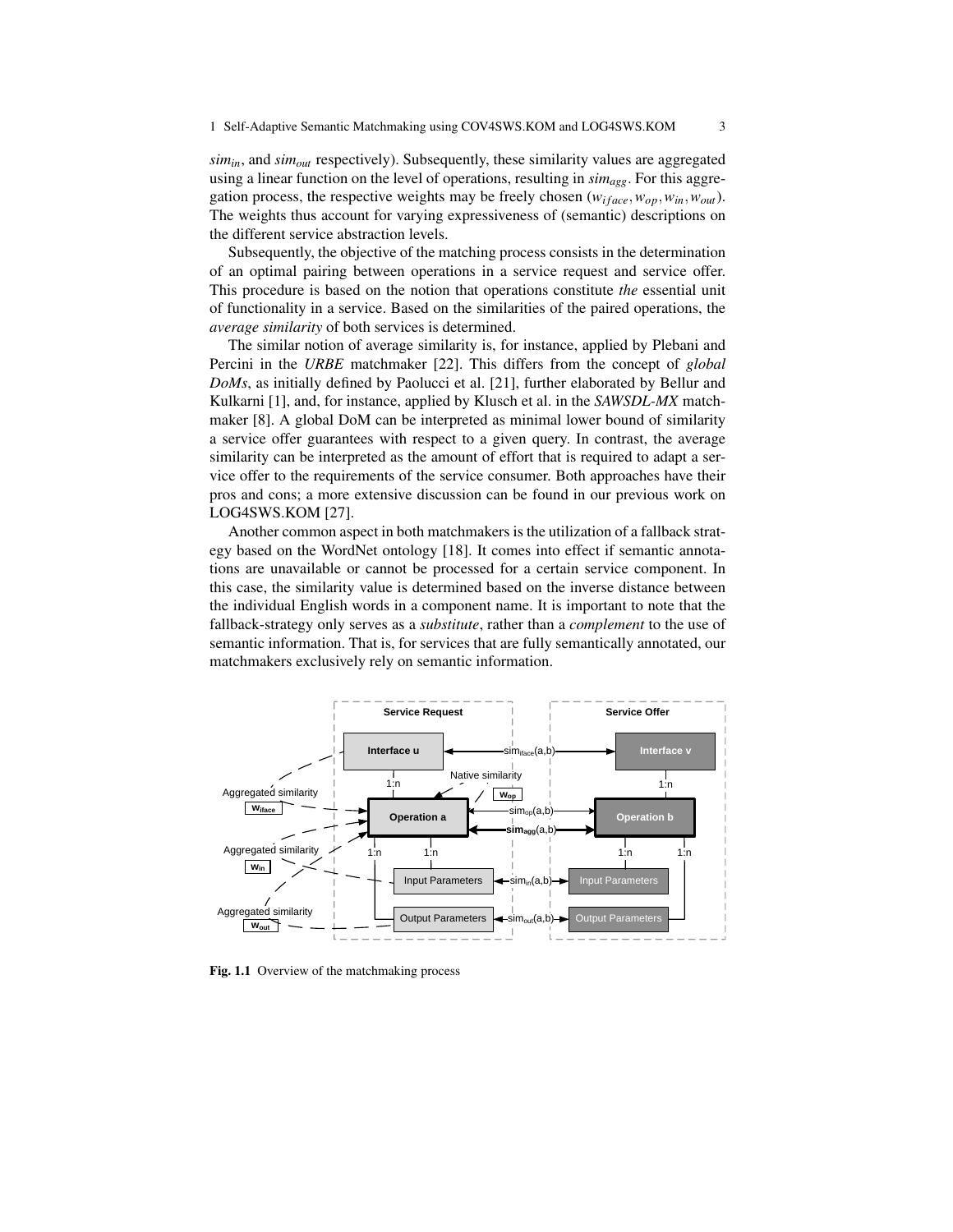#### *1.2.2 LOG4SWS.KOM: Adapted Subsumption Matching*

Matchmaking based on traditional subsumption reasoning often relies on *discrete* DoMs. For instance, in their seminal paper on semantic matchmaking, Paolucci et al. [21] propose the DoMs *exact*, *plug in*, *subsume*, and *fail*. Subsumption matching enjoys substantial popularity in the domain of semantic matchmaking and is, e.g., applied by Klusch et al. [8], Cardoso [4], and Li and Horrocks [13].

However, the utilization of discrete DoMs can be associated with three major disadvantages. First, it results in a relatively coarse-grained ranking of services; a subsequent, more fine-grained ranking requires the inclusion of additional (generally non-logic) similarity assessments. Second, the approach complicates or inhibits the combination with additional similarity measures, such as word similarity, if a hybrid matching methodology is applied. Third, the approach makes basic assumptions regarding the generalization and specialization of semantic concepts in ontologies which are not necessarily met. A more elaborate discussion of this issue can be found in our previous work [27].

LOG4SWS.KOM addresses these shortcomings by mapping discrete DoMs onto a continuous numerical scale. Such mapping procedure has been proposed in the past [15, 5]. However, the determination of correspondences between DoMs and numerical equivalents is fairly arbitrary in nature. LOG4SWS.KOM avoids this problem by using an *Ordinary Least Squares* (OLS) estimator. The estimator automatically determines numerical equivalents for each DoM for each service abstraction level and thus self-adapts to a given training data set. As a more fine-grained complement to the subsumption DoM, the inverse minimal path length between semantic concepts is additionally taken into consideration. The principal concept of such measure can be traced back to the *edge counting* approaches that were first introduced by Rada et al. [24].

For detailed information on all aspects of LOG4SWS.KOM, please refer to our previous publication [27].

## *1.2.3 COV4SWS.KOM: Semantic Relatedness*

Through its mapping mechanism, LOG4SWS.KOM alleviates the problem of a coarse-grained ranking of service. However, the similarity assessment is ultimately still based on logic subsumption matching with discrete DoMs. Thus, in COV4SWS.KOM, we follow an alternative approach. Namely, we apply similarity measures from the field of semantic relatedness.

The assignment of semantic relatedness of concepts in an ontology or taxonomy is a well-known problem from computational linguistics and artificial intelligence. Research in this domain has resulted in a variety of different similarity measures; for additional details, we refer to a survey by Budanitsky and Hirst [3].

For COV4SWS.KOM, we have selected the measures by Lin [14] and Resnik [25]. Both approaches require the assignment of probabilities of occurrence to all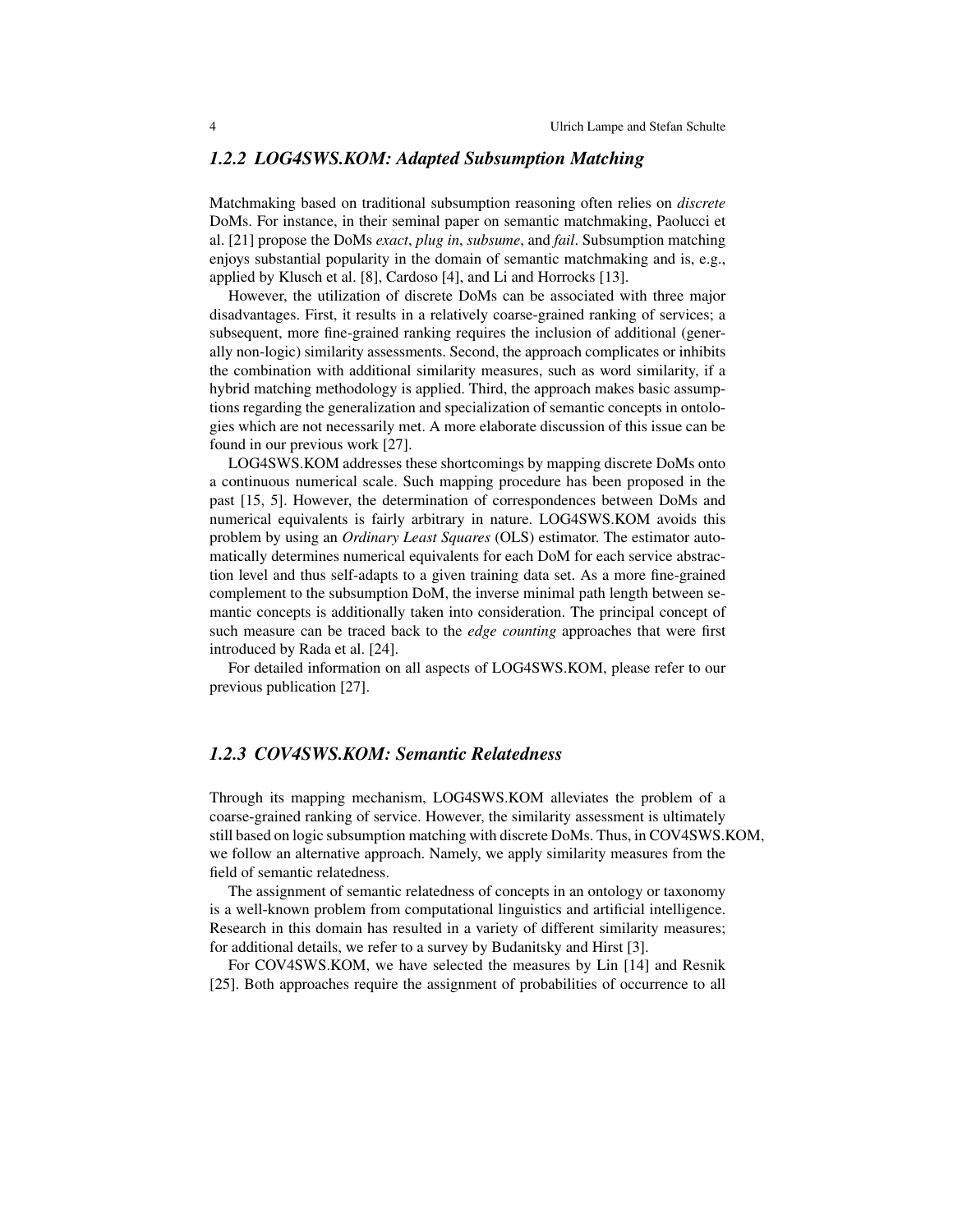semantic concepts in the utilized ontologies. Due to the lack of a standard corpus, we exploit the set of registered services in our matchmaker as training corpus.

COV4SWS.KOM self-adapts to a given set of training data through the automatic determination of service level weights. For that purpose, an OLS estimator is used. Thus, COV4SWS.KOM can automatically account for fluctuating richness and expressiveness of semantic and syntactic information on different abstraction levels of a service.

## 1.3 Solution

COV4SWS.KOM and LOG4SWS.KOM have been implemented in Java based on the identical technical foundation. We apply Pellet as reasoner<sup>3</sup> and Java WordNet Libary  $\text{JWNL}\text{+}^4$  as interface to WordNet. We further utilize a proprietary parser, based on the Java Document Object Model (JDOM) framework<sup>5</sup>, in order to process (SA)WSDL files.

A number of restrictions apply for both matchmakers: In the parsing process, we solely regard the topmost level of parameters, i.e., only those XML Schema *types* or *elements* that are directly referred to by a WSDL message. With respect to semantic annotations, we make exclusive use of *modelReference* attributes (i.e., *schemaMappings* are not taken into account). As an additional restriction, only the first semantic concept (i.e., the first value of modelReference) for each component is utilized in the matchmaking process. In our experience, aforementioned restrictions are common in the semantic matchmaking domain.

In order to compute an optimal matching of components (specifically, inputs, outputs, and operations), bipartite graphs are employed, as initially suggested by Guo et al. [6]. For this purpose, an implementation of the *Hungarian algorithm* by Nedas is applied [20]. This implementation also supports bipartite graphs with differing cardinalities in the two partitions. The principal extension of the Hungarian algorithm for this purpose has been suggested by Bourgeois and Lassalle [2].

For the OLS estimator, input data is acquired by matching a given set of example service requests against a given set of example offers. In case of LOG4SWS.KOM, the so-called design matrix  $[23]$  – commonly abbreviated  $X$  – is given by the relative frequency of the four DoMs (weighted using the inverse path length) on all levels of abstraction in a service. In case of COV4SWS.KOM, the design matrix is inferred from the similarity values on all service levels. For both matchmakers, the vector of predictors – commonly abbreviated *y* – is inferred from a given binary or graded relevance rating. Each pair of service request and offer yields one row in the design matrix and vector of predictors respectively. For further details, we refer the interested reader to our previous work [27].

<sup>3</sup> http://clarkparsia.com/pellet/

<sup>4</sup> http://jwordnet.sourceforge.net/

<sup>5</sup> http://www.jdom.org/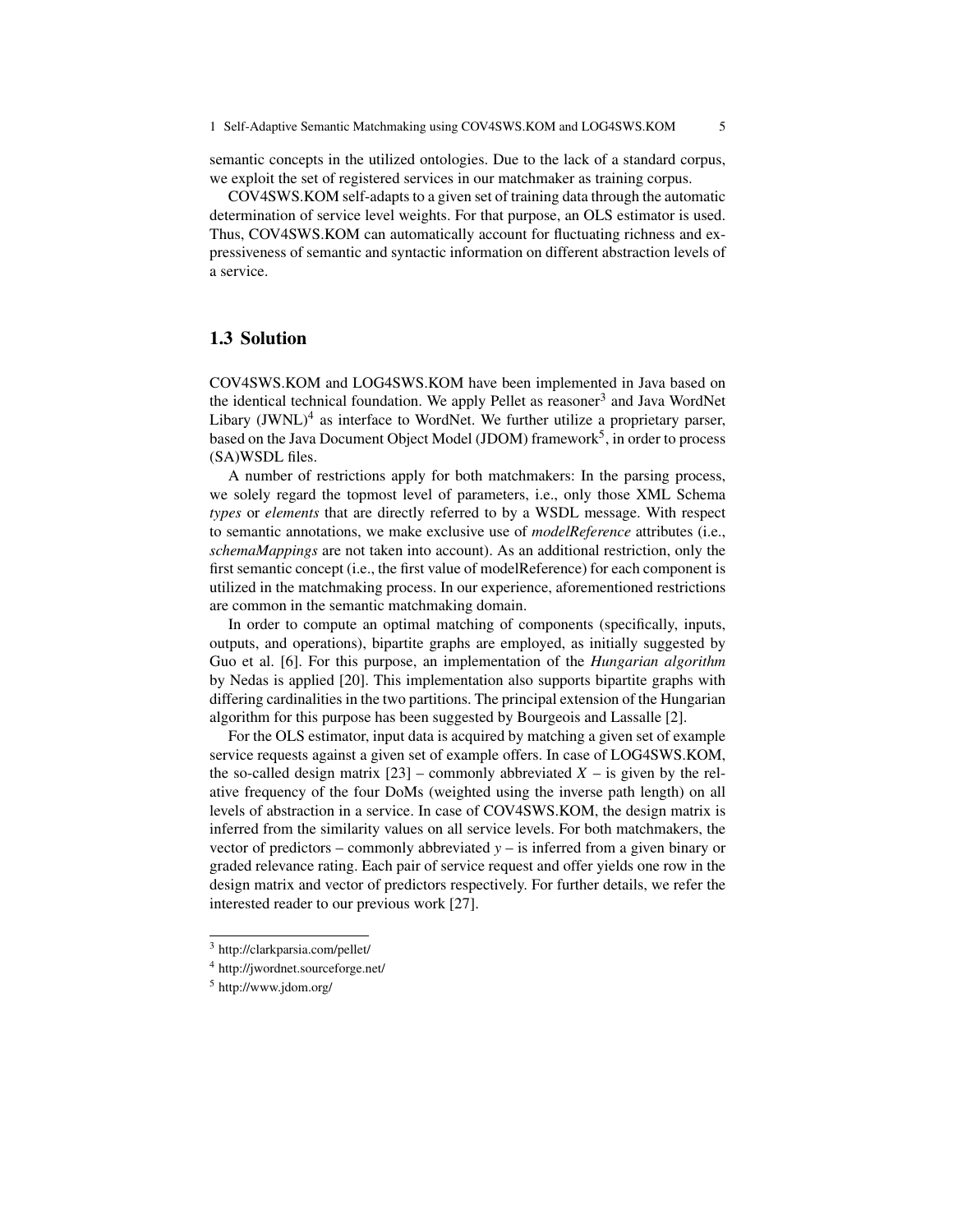In order to speed up the matching process, we utilize various caching mechanisms. In detail, this includes a cache for splitting component names into individual English words, a cache for word distances in WordNet, and a cache of subsumption relations and path lengths between semantic concepts. Caches may be populated at both registration- and query-time. We additionally map all service descriptions into a lightweight internal model. This model essentially only holds the names and semantic concepts for all service components, as well as their parent-child relations.

## 1.4 Lessons Learned

#### *1.4.1 Evaluation Results*

For both matchmakers we have evaluated multiple configurations, i.e., variants and corresponding versions.

For COV4SWS.KOM, the variation concerns the level weights (variants) and the applied similarity metrics (versions). Variant 1 is signature-based, i.e., we assign a level weight of 0.5 to both inputs and outputs and a level weight of 0 to operations and interfaces. Furthermore, the fallback-strategy is disabled in this variant. In Variant 2, we utilize weights of 0.4 for inputs and outputs and 0.1 for operations and interfaces. This weighting accounts for the fact that only the parameter level is annotated in our utilized test collections. In Variant 3, we follow a naive approach and assign equal weights of 0.25 to all service abstraction levels. In Variant 4, we utilize OLS for the determination of optimal weights. Version A makes use of Lin's similarity measure, whereas Version 2 applies Resnik's measure.

For LOG4SWS.KOM, the variation concerns the level weights (variants) and the numerical DoM mappings (versions). We only evaluate Variants 1 through 3, with the identical definition as for COV4SWS.KOM. For Version A, the numerical equivalents have been set to 1 for exact matches and 0 for fail matches. Plug-in and subsume matches are assigned an numerical equivalent of 0.5. This reflects their intermediate positions between exact and fail matches. The same idea is followed by Syeda-Mahmood [28]. In Version B, we apply OLS for the determination of numerical DoM equivalents.

An overview of all configurations of COV4SWS.KOM and LOG4SWS.KOM is provided in Tables 1.1 and 1.2 respectively. Level weights are given in the order interface, operation, input, output; numerical DoM equivalents are in the order exact, plug-in, subsume, and fail<sup>6</sup>. Configuration 4B of COV4SWS.KOM and configuration 2B of LOG4SWS.KOM are marked with "S3" because they participated in the S3 Contest in 2010 [10].

<sup>&</sup>lt;sup>6</sup> In fact, we utilize generic definitions of DoMs in LOG4SWS.KOM that slightly deviates from the ones introduced by Paolucci et al. [21]. However, this does not have any practical implications for the evaluated configurations. For additional details, please refer to our previous work [27].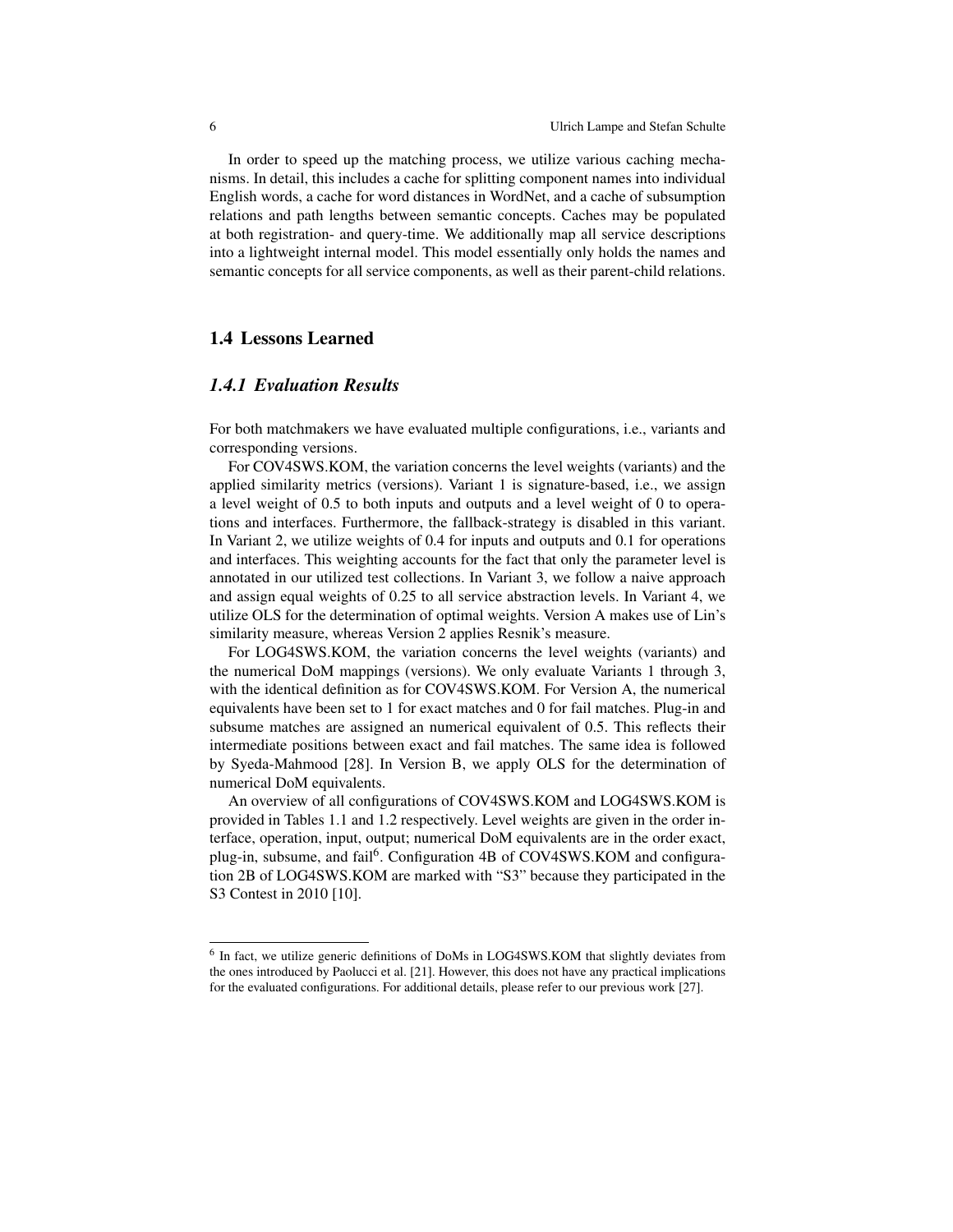| Config.         | Level Weights          | Sim. Measure |
|-----------------|------------------------|--------------|
| 1A              | 0, 0, 0.5, 0.5         | Lin          |
| 1B              | 0, 0, 0.5, 0.5         | Resnik       |
| 2A              | 0.1, 0.1, 0.4, 0.4     | Lin          |
| 2B              | 0.1, 0.1, 0.4, 0.4     | Resnik       |
| $\overline{3A}$ | 0.25, 0.25, 0.25, 0.25 | Lin          |
| 3B              | 0.25, 0.25, 0.25, 0.25 | Resnik       |
| $\overline{4A}$ | From OLS               | Lin          |
| 4B (S3)         | From OLS               | Resnik       |
|                 |                        |              |

Table 1.1 Evaluated Configurations of COV4SWS.KOM

Table 1.2 Evaluated Configurations of LOG4SWS.KOM

| Config. | Level Weights          | Num. DOM Equivalents |
|---------|------------------------|----------------------|
| 1A      | 0, 0, 0.5, 0.5         | 1, 0.5, 0.5, 0       |
| 1B      | 0, 0, 0.5, 0.5         | From OLS             |
| 2A      | 0.1, 0.1, 0.4, 0.4     | 1, 0.5, 0.5, 0       |
| 2B(S3)  | 0.1, 0.1, 0.4, 0.4     | From OLS             |
| 3A      | 0.25, 0.25, 0.25, 0.25 | 1, 0.5, 0.5, 0       |
| 3B      | 0.25, 0.25, 0.25, 0.25 | From OLS             |

For all aforementioned configurations, we conducted separate evaluation runs using SAWSDL-TC1 (which constituted the basis for the SAWSDL track of the S3 Contest in 2009) and SAWSDL-TC3 (S3 Contest in  $2010$ <sup>7</sup>.

For the configurations where OLS was applied, the full test collections served as training data. In the evaluation, we apply *k*-fold cross-validation [19]. In the example at hand, *k* corresponds to the number of queries in the utilized test collection (i.e., 26 for SAWSDL-TC1 and 42 for SAWSDL-TC3), because every query and corresponding relevance set from SAWSDL-TC1 and TC3 respectively serves as a partition from the service set. That is, in the evaluation, for each individual query, all data sets that refer to this query are eliminated from OLS training data.

Even though SAWSDL-TC3 contains an additional graded relevance rating, we made exclusive use of the binary relevance rating for training purposes. This procedure allows for a better comparison of results. For the actual evaluation process, the Semantic Matchmaker Evaluation Environment (SME2) was applied<sup>8</sup>.

A summary of evaluation results is provided in Tables 1.3 through 1.6. For each configuration, we include the *Information Retrieval* (IR) metrics that SME2 automatically computes, namely *Average Precision* (AP), *Q-measure* (Q), and *normalized Discounted Cumulative Gain* (nDCG). Apostrophes (') denote the adapted metrics for incomplete relevance sets. Furthermore, *Precision at 5* (P5), *Precision at 10* (P10), and *r-Precision* (RP) are provided in the result overview. The best respective value for each metric is highlighted in boldface.

In the case of SAWSDL-TC1, the metrics based on graded relevance  $(Q, Q', Q')$ *nDCG*, and *nDCG*) have been omitted because they cannot be computed due to the

<sup>7</sup> Both test collections are available at http://projects.semwebcentral.org/projects/sawsdl-tc/

<sup>8</sup> http://projects.semwebcentral.org/projects/sme2/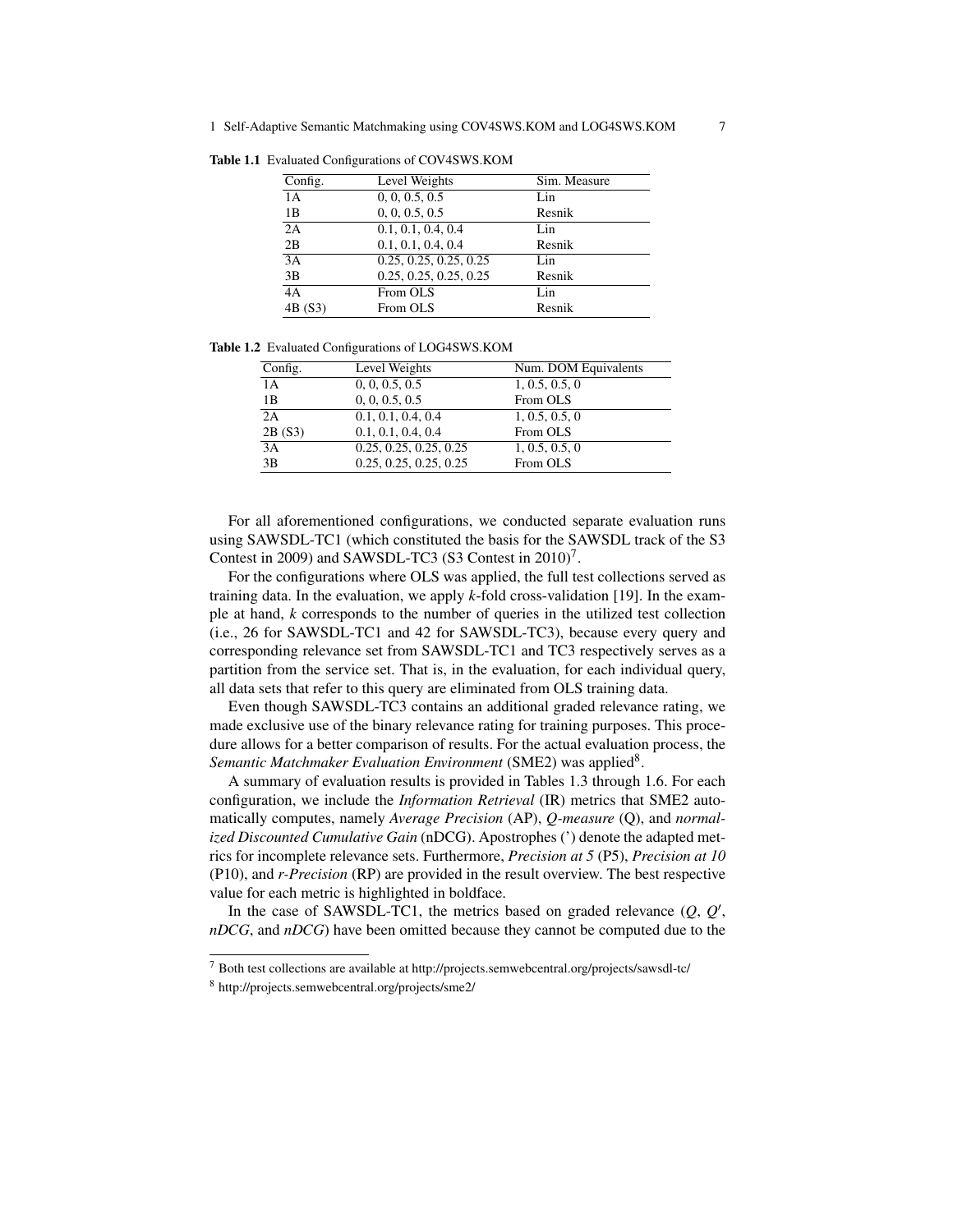lack of predefined ratings. For an overview and formal definition of aforementioned metrics, we refer to Sakai and Kando [26] and Manning et al. [16] .

We refrain from the inclusion of *Query Response Time* (QRT) results. In our opinion, the characteristics of the machine that is used for evaluation and the utilization of caches renders concrete QRT figures largely incomparable. The interested reader is, however, referred to the results of the 2010 S3 Contest for QRT rankings [10]. We further provide a qualitative discussion of the matter in Section 1.4.2.

Table 1.3 Evaluation Results for COV4SWS.KOM and SAWSDL-TC1

| Config. | AP    | AP'   | Q | $Q^{\prime}$ | nDCG | nDCG' | <b>P5</b> | P <sub>10</sub> | RP    |
|---------|-------|-------|---|--------------|------|-------|-----------|-----------------|-------|
| 1A      | 0.644 | 0.644 |   |              |      |       | 0.731     | 0.727           | 0.603 |
| 1B      | 0.665 | 0.665 |   |              |      |       | 0.723     | 0.742           | 0.605 |
| 2A      | 0.737 | 0.737 |   |              |      |       | 0.915     | 0.835           | 0.672 |
| 2B      | 0.752 | 0.752 |   |              |      |       | 0.885     | 0.819           | 0.693 |
| 3A      | 0.743 | 0.743 |   |              |      |       | 0.954     | 0.846           | 0.684 |
| 3B      | 0.778 | 0.778 |   |              |      |       | 0.931     | 0.827           | 0.707 |
| 4A      | 0.722 | 0.722 |   |              |      |       | 0.892     | 0.831           | 0.669 |
| 4B      | 0.755 | 0.755 |   |              |      |       | 0.908     | 0.850           | 0.681 |

Table 1.4 Evaluation Results for COV4SWS.KOM and SAWSDL-TC3

| Config. | AP    | AP'   | Ő     | $Q^{\prime}$ | nDCG  | nDCG  | P5    | P <sub>10</sub> | RP    |
|---------|-------|-------|-------|--------------|-------|-------|-------|-----------------|-------|
| 1A      | 0.617 | 0.710 | 0.616 | 0.725        | 0.692 | 0.787 | 0.724 | 0.681           | 0.599 |
| 1B      | 0.635 | 0.734 | 0.598 | 0.708        | 0.662 | 0.760 | 0.686 | 0.674           | 0.615 |
| 2A      | 0.706 | 0.784 | 0.728 | 0.806        | 0.809 | 0.873 | 0.795 | 0.738           | 0.655 |
| 2B      | 0.710 | 0.796 | 0.706 | 0.791        | 0.780 | 0.851 | 0.776 | 0.712           | 0.658 |
| 3A      | 0.710 | 0.796 | 0.729 | 0.812        | 0.803 | 0.867 | 0.800 | 0.733           | 0.661 |
| 3B      | 0.726 | 0.808 | 0.727 | 0.808        | 0.803 | 0.869 | 0.790 | 0.726           | 0.683 |
| 4A      | 0.680 | 0.802 | 0.701 | 0.813        | 0.791 | 0.877 | 0.795 | 0.733           | 0.624 |
| 4B      | 0.736 | 0.823 | 0.741 | 0.825        | 0.818 | 0.884 | 0.790 | 0.755           | 0.686 |

Table 1.5 Evaluation Results for LOG4SWS.KOM and SAWSDL-TC1

| Config. AP |       | AP'   | O | $\Omega$ | nDCG | $nDCG'$ P5 |       | P <sub>10</sub> | RP    |
|------------|-------|-------|---|----------|------|------------|-------|-----------------|-------|
| 1А         | 0.718 | 0.718 |   |          |      |            | 0.869 | 0.792           | 0.647 |
| 1B         | 0.742 | 0.742 |   |          | -    | $\equiv$   | 0.846 | 0.827           | 0.678 |
| 2A         | 0.747 | 0.747 |   |          |      |            | 0.931 | 0.842           | 0.685 |
| 2B         | 0.808 | 0.808 |   |          |      |            | 0.962 | 0.885           | 0.735 |
| 3A         | 0.725 | 0.725 |   |          |      | -          | 0.931 | 0.842           | 0.661 |
| 3B         | 0.758 | 0.758 |   |          |      |            | 0.954 | 0.835           | 0.699 |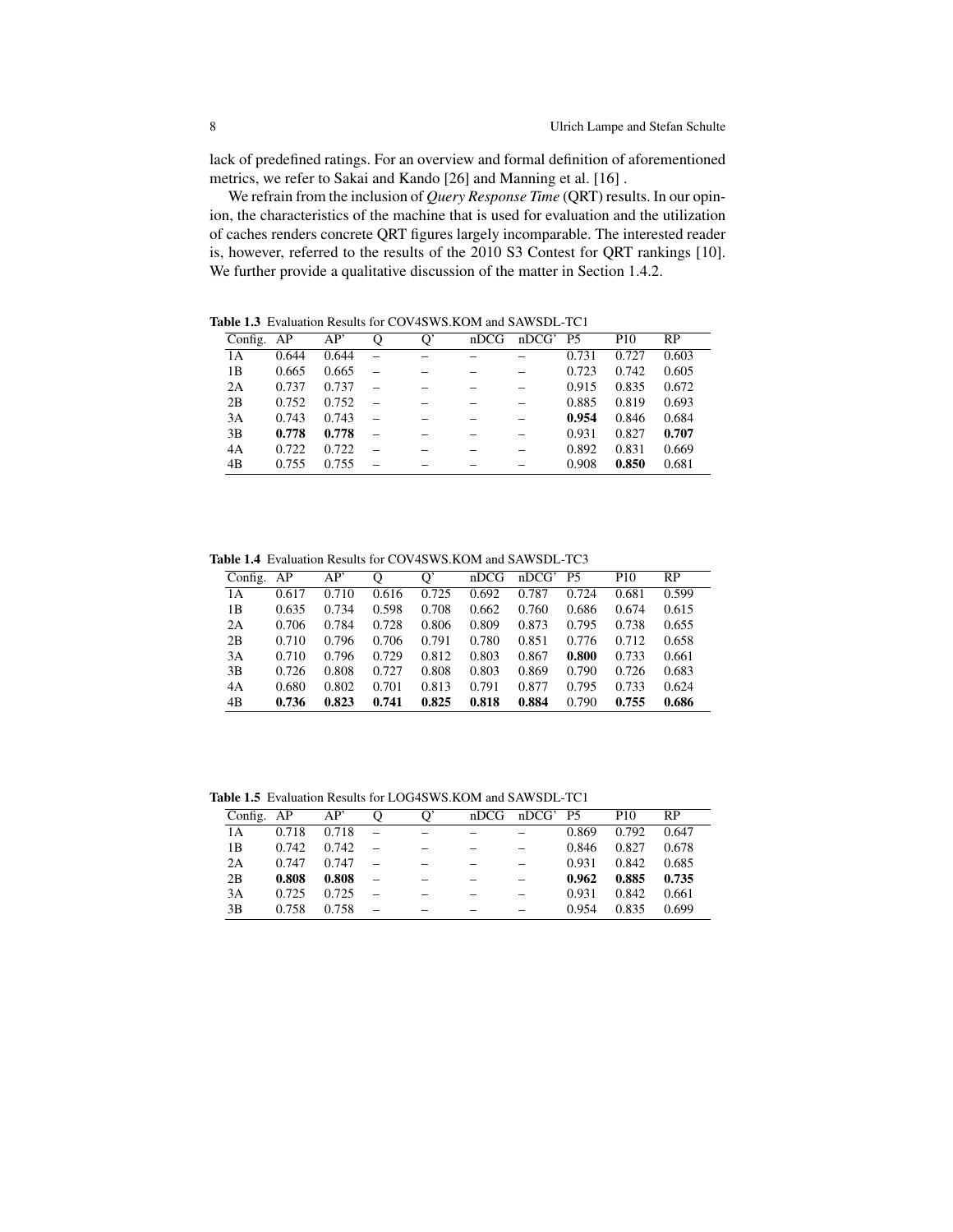| Config. $AP$ |       | AP'   |       | O     | nDCG  | $nDCG'$ P5 |       | P <sub>10</sub> | <b>RP</b> |
|--------------|-------|-------|-------|-------|-------|------------|-------|-----------------|-----------|
| 1А           | 0.666 | 0.750 | 0.667 | 0.768 | 0.741 | 0.824      | 0.757 | 0.721           | 0.617     |
| 1Β           | 0.690 | 0.785 | 0.692 | 0.795 | 0.757 | 0.846      | 0.743 | 0.710           | 0.648     |
| 2A           | 0.720 | 0.797 | 0.744 | 0.820 | 0.815 | 0.877      | 0.795 | 0.764           | 0.651     |
| 2B           | 0.763 | 0.837 | 0.778 | 0.851 | 0.836 | 0.896      | 0.800 | 0.755           | 0.709     |
| 3A           | 0.696 | 0.792 | 0.725 | 0.813 | 0.797 | 0.875      | 0.795 | 0.764           | 0.623     |
| 3B           | 0.721 | 0.814 | 0.745 | 0.831 | 0.810 | 0.882      | 0.795 | 0.764           | 0.653     |

Table 1.6 Evaluation Results for LOG4SWS.KOM and SAWSDL-TC3

#### *1.4.2 Advantages and Disadvantages*

As can be seen from the evaluation results, both matchmakers generally perform worse for SAWSDL-TC3 in comparison to SAWSDL-TC1 with respect to *AP*. The difference amounts to roughly 0.05 points across all versions and variants. In the following, if not noted differently, our discussion will concern the evaluation results for SAWSDL-TC3. However, the findings are also valid for SAWSDL-TC1.

In general, with the results of the S3 Contest in 2010 serving as a basis, both matchmakers deliver a very competitive matchmaking performance for most configurations. LOG4SWS.KOM performs slightly better than COV4SWS.KOM with respect to all considered metrics<sup>9</sup>. In the following, we will discuss both matchmakers separately. Subsequently, we provide a discussion of common observations and additional findings from the development process.

The results for COV4SWS.KOM indicate that metrics from the field of semantic relatedness are well applicable to the problem of matchmaking. Variants B, which utilize Resnik's similarity measure outperform Variants A, which are based on Lin's metric, at all level weights in terms of *AP*, *P*5, *P*10, and *RP*. Interestingly, for the evaluation metrics that are based on graded relevance (namely,  $Q$ ,  $Q'$ ,  $nDCG$ , and  $nDCG'$ ), the picture is more or less reversed.

A potential explanation may lie in the elementary difference between Lin's and Resnik's measure. Whereas Lin's measure is normalized to a value range of  $[0,1]$ , Resnik's measure may correspond to  $[0, \infty]$ . This has two implications: First, because the WordNet-based fallback strategy also provides value in the range  $[0,1]$ , Resnik's measure (and thus, the semantic information) is potentially overweighted in the aggregation process. Second, the releative difference between similarity values for similar and non-similar semantic concepts may be larger with Resnik's measure, due to the unbounded value range. A speculation is that this leads to two "clusters" of rather small and rather large similarity values. These value partitions may be very good determinants of binary relevance (which corresponds to two clusters of *relevant* and *non-relevant* services).

As the comparison of Version 1 with Versions 2 and 3 shows, the matchmaking performance of COV4SWS.KOM notably profits from the inclusion of service

<sup>&</sup>lt;sup>9</sup> Using the mean average of each metric across the comparable Variants 1A through 3B as a basis for comparison.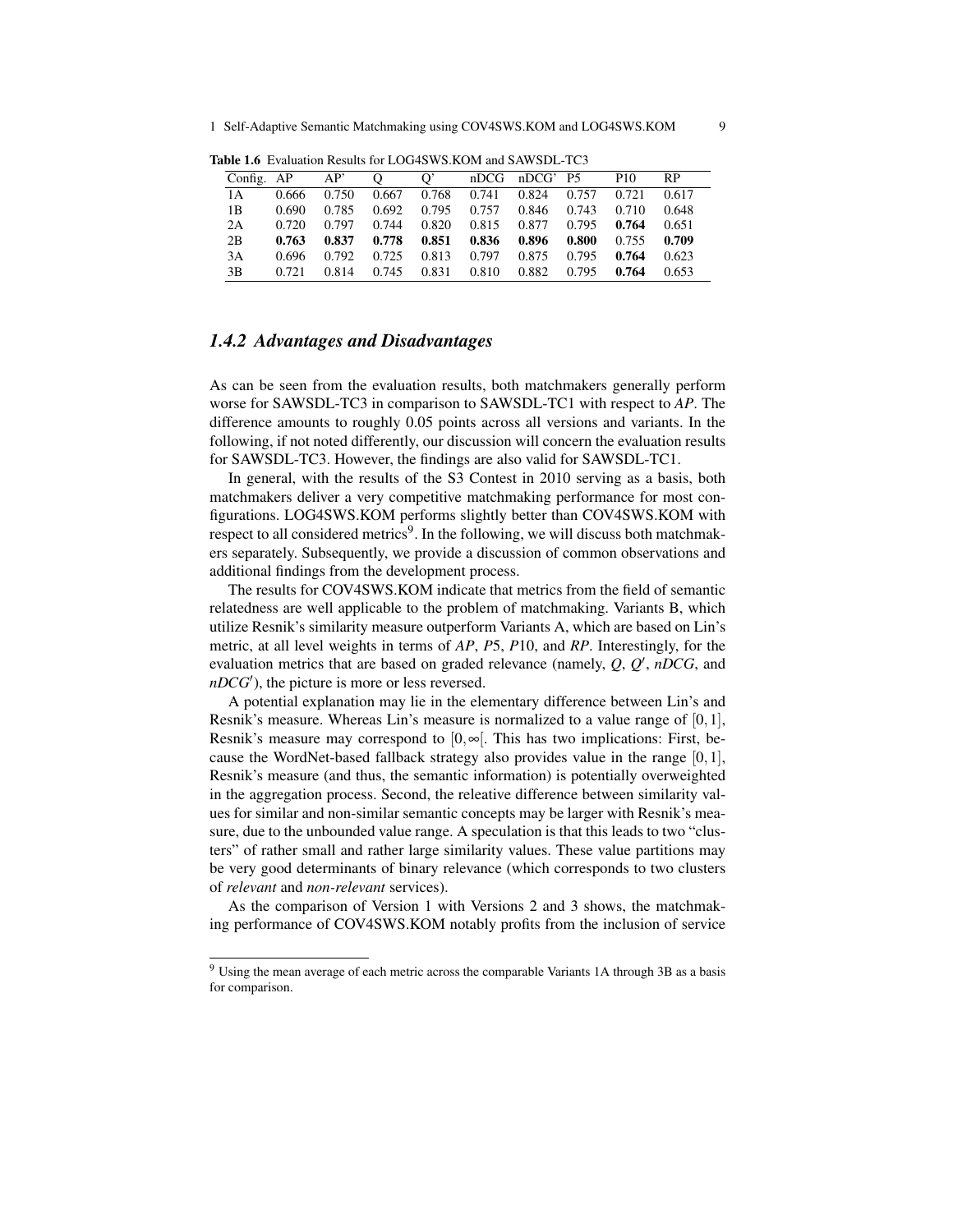abstraction levels beyond the service signature (i.e., inputs and outputs). In fact, there also is a small improvement in all metrics observable between Version 2 and Version 3. This indicates that syntatic information (i.e., the names of interface and operation components) can be of similar importance as semantic information in the determination of service similarity, at least as far as SAWSDL-TC1 and -TC3 are concerned.

This assumption is supported by a manual examination of relevance sets in the SAWSDL-TC3. For most services within each relevance set, the names of both interface and operation components are either very similar or identical. In this case, our rather rudimentary fallback-strategy correctly determines very high similarity values. However, the approach is vulnerable to false positives in cases where the lexical similarity between two distinct relevance sets is high. An example are the *bookpersoncreditcardaccount service.wsdl* and *bookpersoncreditcardaccount price service.wsdl* queries and corresponding relevance sets in the SAWSDL-TC3. In these specific cases of high lexical service similarity, the semantic concepts associated with inputs and outputs can provide significantly more discriminative power.

With respect to Version 4, where OLS is applied, we observe a diametric effect on Variants A and B. For Variant A, i.e., the variant based on Lin's measure, the utilization of OLS results in a deterioration of matchmaking performance in terms of most metrics, as compared to the manual level weights in Versions 2 and 3. It is worthy to note that Klusch et al. [8] have made a similar observation – namely, the degradation of matchmaking performance due to the use of machine-learning techniques – in their SAWSDL-MX2 matchmaker.

In contrast, for Variant B (based on Resnik's measure), we observe a notable increase in most metrics with OLS, as compared to the manually configured variants. In fact, configuration 4B delivers the best overall matchmaking performance of all configurations of COV4SWS.KOM. Again, this may potentially be attributed to the characteristics of Resnik's measure, which have been previously discussed.

As the evaluation results for LOG4SWS.KOM show, our adapted variant of subsumption reasoning provides very promising matchmaking results. In fact, configuration 2B of LOG4SWS.KOM achieved the first place in the S3 Contest in 2010 concerning the *Q* and *nDCG* metrics. It only trailed *iSEM*, a matchmaker by Klusch et al. [7], by a small margin regarding *AP*. This indicates that improvements in semantic matchmaking performance do not necessarily require revolutionary changes; in fact, our extension of traditional and well-proven subsumption matching with an OLS estimator is rather evolutionary in nature.

In line with our observations for COV4SWS.KOM, the hybrid Versions 2 and 3 of LOG4SWS.KOM perform significantly better than the signature-based Version 1. The improvement is observable for all regarded evaluation metrics. However, with respect to most evaluation metrics (i.e, *AP*, *Q*, and *nDCG*), Version 3 – which puts higher weight on the not semantically annotated interface and operations levels – performs worse in comparison to Version 2. This implies that the determination of semantic similarity works very well in LOG4SWS.KOM with respect to the overall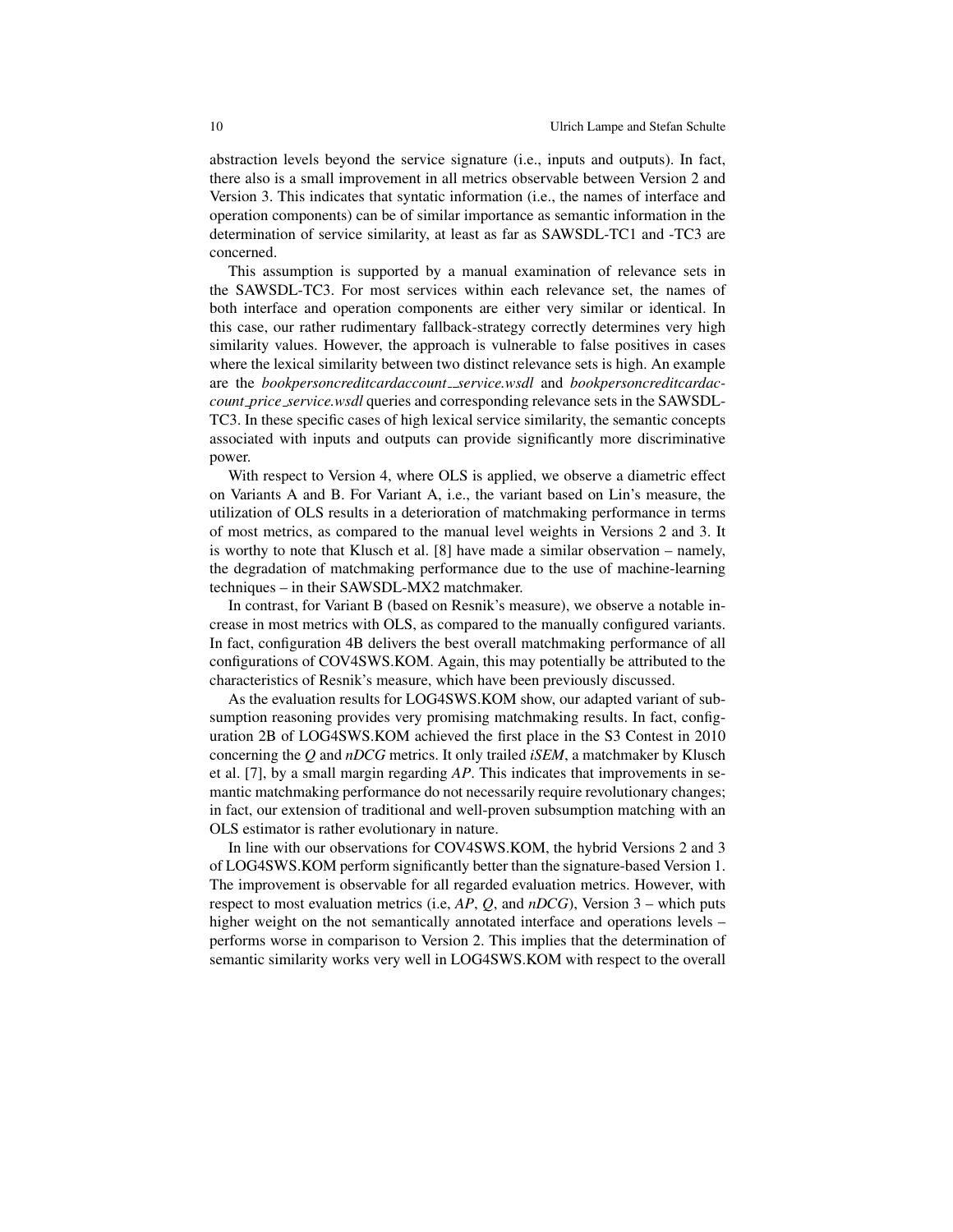task of determining service similarity. Accordingly, the semantically annotated input and output levels should be assigned greater weight.

In this context, the utilization of path length as a complimentary measure of similarity appears to be a good choice for the SAWSDL-TC1 and -TC3. In fact, URBE – the matchmaker which achieved the highest *AP* in the 2009 S3 Contest's SAWSDL track [9] – uses the path length as the exclusive measure of semantic similarity [22]. The methodology we apply in LOG4SWS.KOM can be interpreted as a weighted path length measure, with the weights depending on the basic subsumption type.

Across all versions, Variants B, which utilize OLS, deliver an improved matchmaking performance compared to the manually configured Variants A. The effect is most notable for the  $AP$  and  $AP'$  metrics in terms of absolute gain. This comes as little surprise, because the training data is based on the binary relevance rating of services. Accordingly, the improvement should be the highest for those metrics that are computed based on binary relevance, namely  $AP$  and  $AP'$ . In practice, however, the use of the more fine-grained graded relevance is preferable for the training process, because it likely leads to a better overall fit of the OLS estimation.

A common disadvantage of COV4SWS.KOM and LOG4SWS.KOM is the need for suitable training data if the self-adaptation mechanisms are to be exploited. Suitability, in this context, refers to the following minimal requirements: The training data has to comprise a set of service queries and a set of service offers, and at least a part of the resulting query/offer-pairs has to be associated with some form of numerical relevance ranking. As the example of the SAWSDL-TC1 and -TC3 demonstrates, the process of assigning rankings commonly requires significant human effort. Additionally, the training data should be representative of the services that are generally processed by the matchmaker. If the latter condition is not met, the matchmaker performance may strongly deteriorate. This regard, it should be noted that the utilization of the whole test collection in our evaluation constitutes an ideal scenario that will commonly not occur in practice.

A similar problem is the need for a representative corpus of semantic concepts. As outlined in Section 1.2.3, the application of Lin's and Resnik's measure requires the assignment of probabilities of occurrence to all referenced semantic concepts. In case of the English language, for instance, the so-called *Brown Corpus* [11] provides a well-established source of information for this purpose; a likewise corpus for SWS would be desirable. Again, the utilization of all registered services in our matchmaker can only be considered a temporary solution. Specifically, in practical application, the registration of new service offers and the processing of queries will occur intermittedly. Thus, following each registration of a service that contains previously unknown semantic concepts, all probabilities would have to be reassigned.

An additional drawback consists in the computational effort of the training phase. In detail, each service query in the training set has to be matched against each offer. In the case of SAWSDL-TC3 with its 42 queries and 1,080 offers, for example, this results in a total of 45,360 matchmaking operations. Even under the assumption that each matchmaking operation solely requires 100 milliseconds, the training phase would take approximately 75 minutes. Whether this is problematic in practice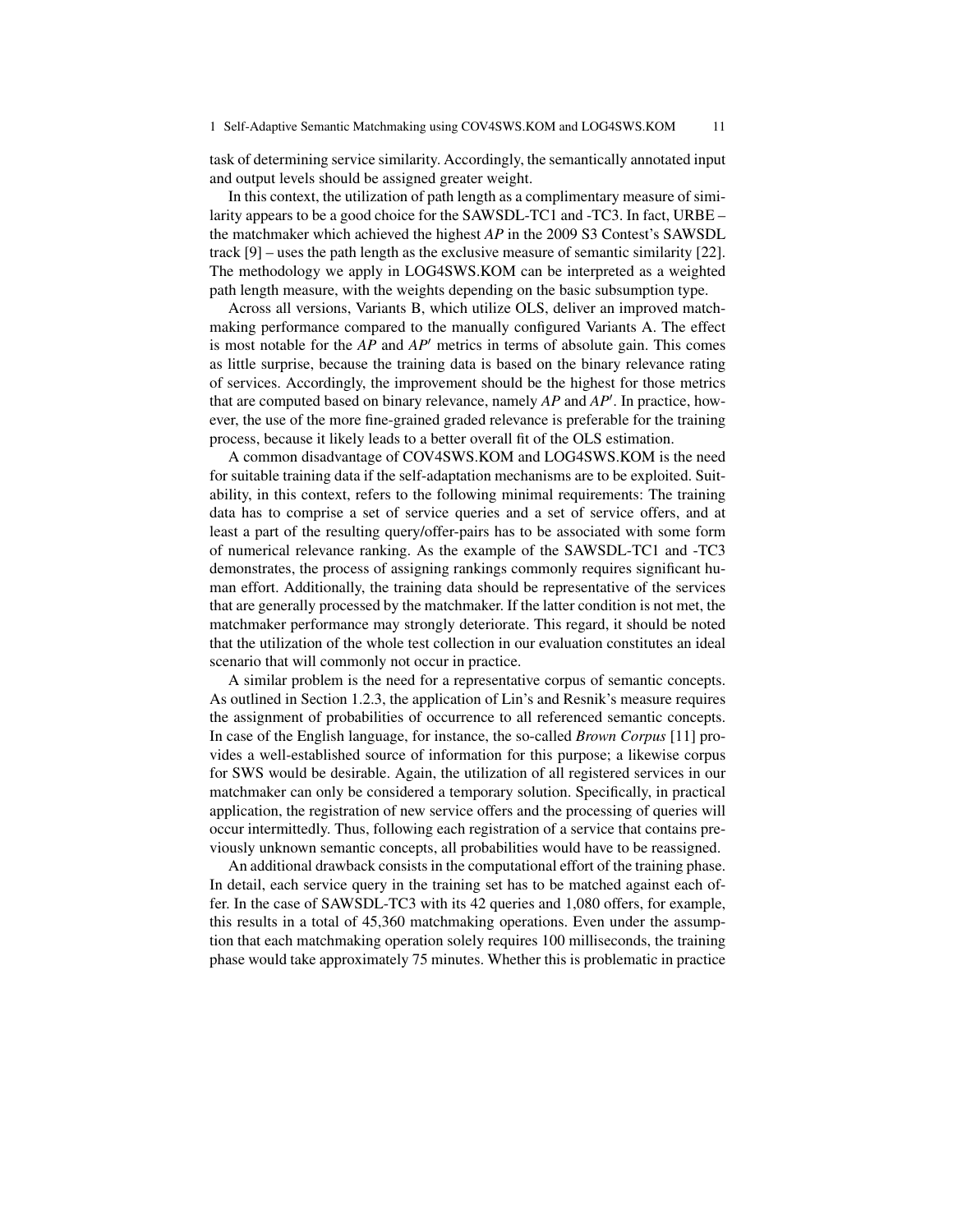largely depends on size of the training data and the frequency at which the training phase is repeated.

On the positive side, the computational effort for the OLS estimator is relatively low. In fact, for the utilized test collections with approximately 1,000 service offers, the determination of level weights (in COV4SWS.KOM) or numerical DoM equivalents (LOG4SWS.KOM) takes less than 100 milliseconds per query. This figure includes the required time for the preliminary filtering and partitioning of the input data, which is triggered by the application of cross-validation, cf. Section 1.4.1.

In this context, it is interesting to note that the fallback strategy-related operations require the most computational effort in our matchmakers. URBE, for instance, implements a rather simple strategy for splitting component names into words, based on common separators, such as dash (-) or underscore ( ). Such a strategy can very efficiently be implemented using a string tokenizer. However, it fails for names such as *Academic-degreegovernmentorganizationFundingSoap*, which occur in the SAWSDL-TC1 and -TC3. In our matchmakers, we employ a strategy that recursively extracts substrings from component names and checks for the existence of these substrings in the WordNet ontology. For the given example name, this results in dozens of lookup operations. In contrast, the comparison of two semantic concepts via subsumption reasoning is far less "costly" in terms of required computational effort.

Generally, the matchmaking process significantly profits from the utilization of caches. In fact, query response times of a few hundred milliseconds can only be realized through efficient caching mechanisms. In the optimal case where all required similarity assessments are cached, only the computation of component assignments is required. Using the Hungarian algorithm, this process can be conducted in a few milliseconds for each pair of services. In this respect, both COV4SWS.KOM and LOG4SWS.KOM profit from their preliminary training phase, because it leads to an optimal population of caches for the already processed pairs of queries and offers.

Lastly, we would like to discuss an useful observation that is not evident from the presented evaluation results, but was made throughout the development process of our matchmakers. As discussed in section 1.3, our approach considers only the topmost level of XML schema declarations in the matchmaking process.. We consider this approach valid, because the underlying parameter structure seems to have been introduced through the semi-automatic conversion process from OWL-S  $TC^{10}$ to SAWSDL-TC. Thus, according to our experience, the XSD structure beneath the topmost types does not have any informational value as far as the SAWSDL-TC is concerned. In fact, as the evaluation results for an initial implementation of the WSDL parser showed, the matchmaking performance degraded if the structure of each *complexType* was parsed. This degradation concerned both the runtime as well as the precision of the matchmaking process.

<sup>10</sup> http://www.semwebcentral.org/projects/owls-tc/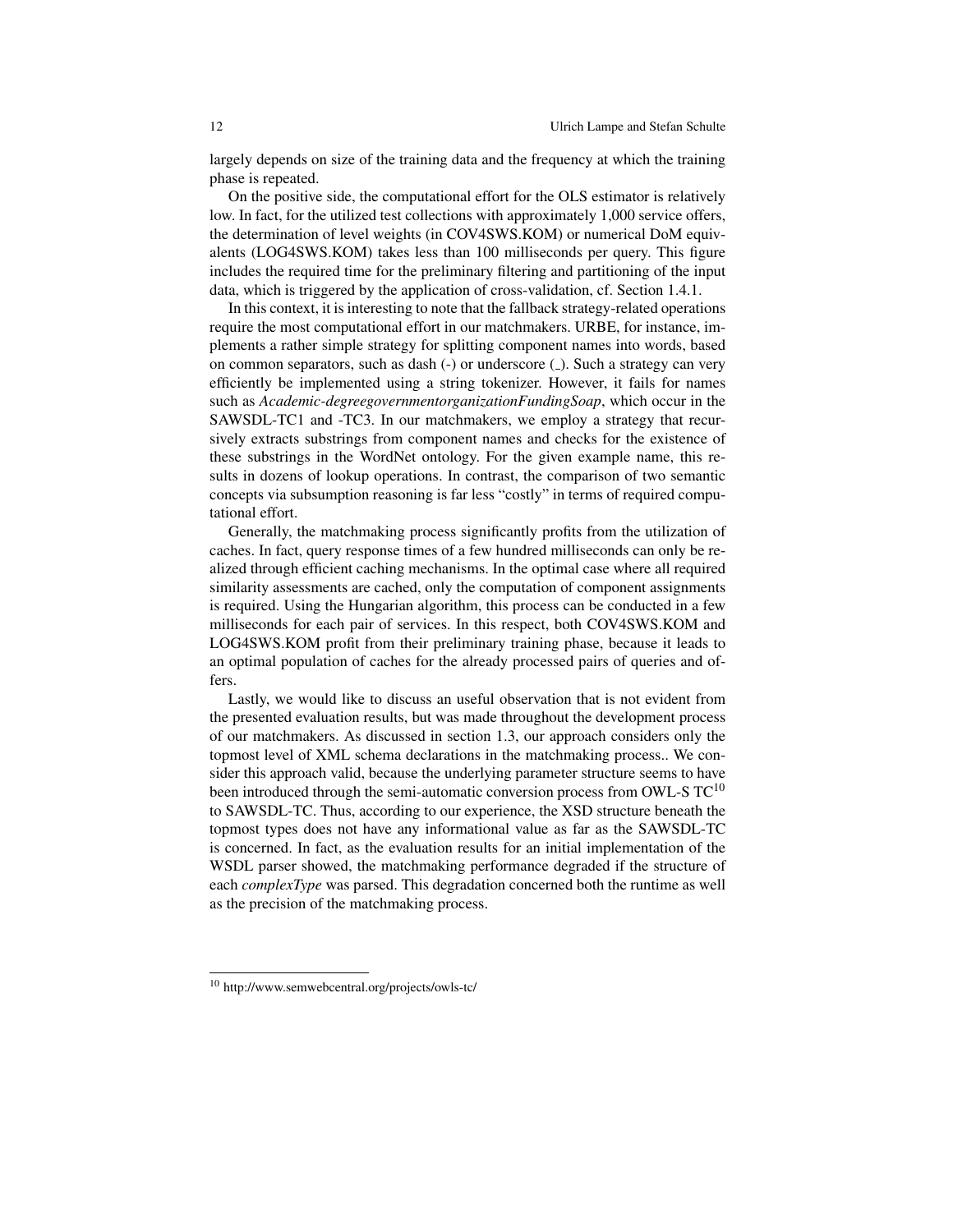#### *1.4.3 Conclusions and Future Work*

From the evaluation results presented in this chapter, a wide range of conclusions can be drawn.

As the results for COV4SWS.KOM indicate, similarity metrics from the field of semantic relatedness can be applied to the problem of service matchmaking with promising results. These metrics also have one significant advantage over traditional subsumption matching: They natively provide a numerical similarity assessment on a continuous scale. Thus, metrics of semantic relatedness can immediately be integrated with other similarity measures. This is specifically helpful in a (hybrid) matchmaking process with weighted similarity aggregation, such as implemented in our matchmakers. A possible future extension concerns the integration of additional similarity measures; for that matter, a survey by Budanitsky and Hirst [3] may provide a good starting point.

The results of LOG4SWS.KOM show that an extension of classical subsumption matching through a numerical mapping process may also yield very competitive matchmaking performance. In this case, the arbitrary nature of such a mapping process can be addressed through the inclusion of a self-adaptation mechanism; in our case, an OLS estimator. A possible future revision of LOG4SWS.KOM concerns the extension of the OLS estimator to the determination of level weights, as it is applied in COV4SWS.KOM. However, this would also require a more extensive two-phase training process, because the determination of optimal level weights depends on a prior determination of numerical DoM equivalents.

In general, the application of self-adaptation mechanisms provides improved results compared to a manual configuration. This is true for both matchmakers, COV4SWS.KOM and LOG4SWS.KOM. However, in line with previous findings by Klusch et al. [8], we also observed a deterioration in matchmaking performance for selected variants. A straightforward extension in future work concerns the integration of additional adaptation mechanisms. In fact, the domain of machine learning provides a rich source of applicable techniques for that matter, cf. Witten and Frank [29].

An observation for both matchmakers is that hybrid matchmaking and the inclusion of additional service abstraction levels has a positive impact on matchmaking performance. Unfortunately, the effects cannot be quantified for both features individually, because neither SAWSDL-TC1 nor -TC3 provides semantic annotations on the interface or operation level. Thus, the syntax-based fallback strategy (and only the fallback strategy) comes into effect on these abstraction levels. However, it is interesting to observe the increase in matchmaking performance despite the fact that a rather rudimentary matchmaking strategy – namely, inverse WordNet distance – is applied in our matchmakers. A potential future extension consists in the integration of more sophisticated fallback strategies. In fact, the same methods from the field of semantic relatedness that we already apply in COV4SWS.KOM are candidates of interest in this respect, because they originate in the area of language processing.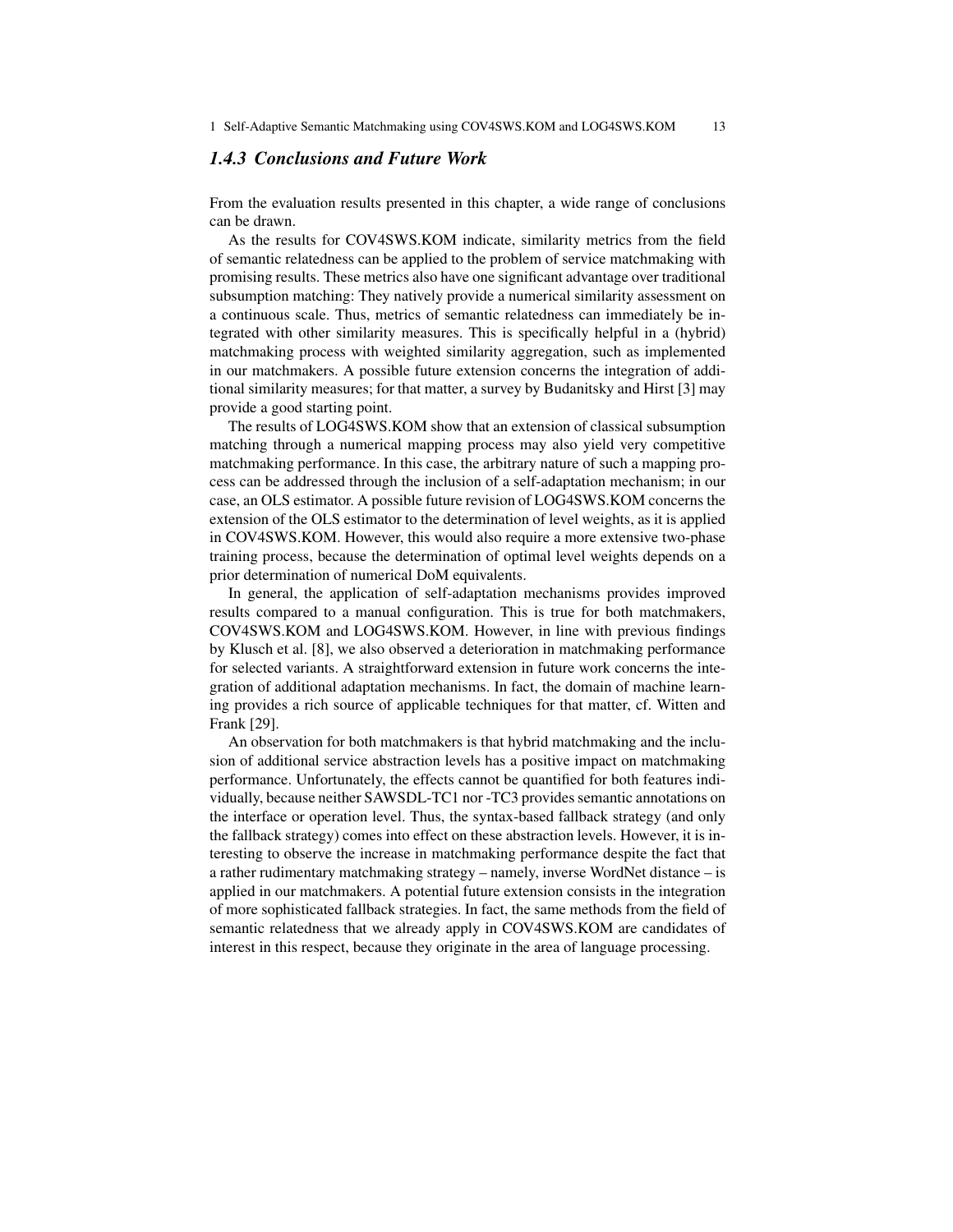### 1.5 Summary

In the chapter at hand, we presented COV4SWS.KOM and LOG4SWS.KOM, two self-adaptive matchmakers for semantic Web services that operate on the WSDL description format with SAWSDL annotations. Both matchmakers are based on the identical platform, XAM4SWS, and thus share a large amount of common features.

Most notably, this includes an operations-focused matchmaking approach that aggregates similarities of different service abstraction levels on the level of operations. Additional common aspects are the determination of average service similarity, reflecting the required effort for adaption to service consumer demands. Lastly, a WordNet-based fallback strategy is employed in both matchmakers.

COV4SWS.KOM uses methods from the field of semantic relatedness – namely the metrics by Lin and Resnik – for the computation of similarity between semantic concepts. The matchmaker further utilizes an OLS estimator to determine optimal weights for the aggregation of similarity values from different abstraction levels.

LOG4SWS.KOM makes use of traditional subsumption matching, but maps the resulting discrete DoMs to numerical equivalents. For this mapping process, an OLS estimator may be utilized. The inverse path length serves as complementary similarity measure.

As our evaluation on the basis of SAWSDL-TC1 and -TC3 shows, both matchmakers provide very competitive results in terms of common IR metrics. Specifically, the results for COV4SWS.KOM indicate the principal applicability of metrics from the field of semantic relatedness to the problem of SWS matchmaking. At the same time, the evaluation LOG4SWS.KOM leads us to conclude that the combination of two rather "traditional" matchmaking approaches (namely, subsumption reasoning and path length measure) may also be very efficient.

While LOG4SWS.KOM significantly profits from its self-adaptation mechanism, we obtain mixed results for COV4SWS.KOM. In fact, for selected variants, a notable deterioration in matchmaking performance can be observed. Further, the selection of a representative service set for training may constitute a challenge in practical application.

Both matchmakers heavily profit from the inclusion of (not semantically annotated) service abstraction levels beyond the service signature in the matchmaking process. This is true in spite of the rather rudimentary nature of our implemented fallback strategy, which is based on the inverse WordNet distance.

In our future work, we will primarily focus on two points. The first concerns the inclusion of additional similarity metrics from the field of semantic relatedness in COV4SWS.KOM. In fact, this domain offers a wide range of well-explored methodologies that could be adapted to the problem of semantic matchmaking with comparatively little effort. The previously mentioned survey paper by Budanitsky and Hirst [3], for instance, includes a comparative assessment of five similarity measures (including those by Lin and Resnik), both information- and path-length-based. In addition, these measures may also act as a substitute or extension to the rather rudimentary, WordNet-based fallback strategy that we have implemented so far.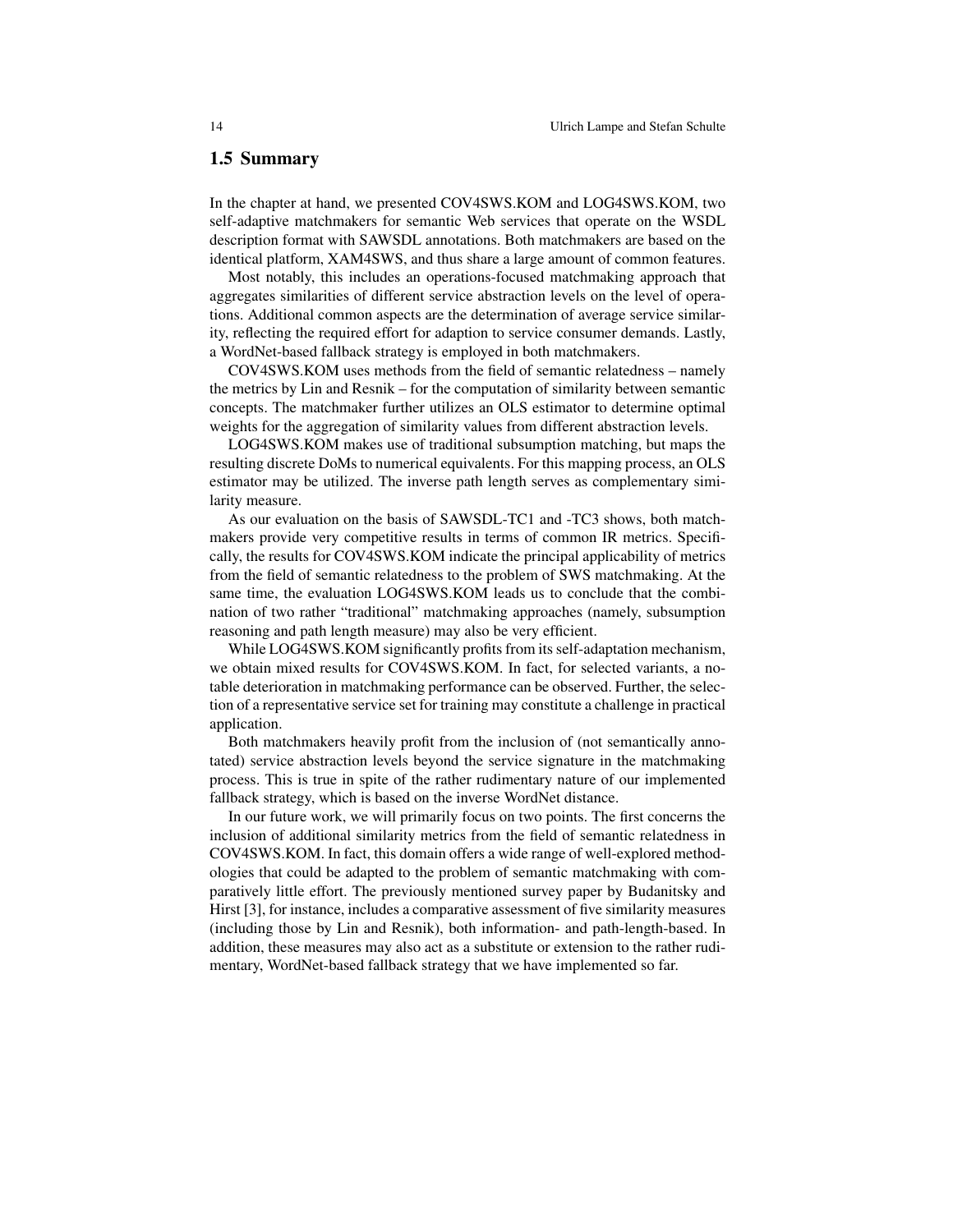The second point concerns the implementation of additional self-adaptation mechanisms. In this area, research in IR and data mining provides a rich set of options. In fact, the popular Weka toolkit by Witten and Frank [29] implements a multitude of different machine learning techniques that are potentially suited for the purpose of semantic matchmaking, such as decision trees or support vector machines.

### Final Note

In order to permit an independent assessment and verification of the evaluation results for COV4SWS.KOM and LOG4SWS.KOM through the SWS research community, the complete XAM4SWS matchmaker framework is available via SemWeb-Central at http://projects.semwebcentral.org/projects/xam4sws.

#### References

- 1. Bellur, U., Kulkarni, R.: Improved Matchmaking Algorithm for Semantic Web Services Based on Bipartite Graph Matching. In: 2007 IEEE International Conference on Web Services, pp. 86–93 (2007)
- 2. Bourgeois, F., Lassalle, J.C.: An Extension of the Munkres Algorithm for the Assignment Problem to Rectangular Matrices. Communications of the ACM 14(12), 802–804 (1971)
- 3. Budanitsky, A., Hirst, G.: Evaluating WordNet-based Measures of Lexical Semantic Relatedness. Computational Linguistics 32(1), 13–47 (2006)
- 4. Cardoso, J.: Discovering Semantic Web Services with and without a Common Ontology Commitment. In: Third International Semantic and Dynamic Web Processes Workshop, pp. 183– 190 (2006)
- 5. Fernández, A., Polleres, A., Ossowski, S.: Towards Fine-grained Service Matchmaking by Using Concept Similarity. In: First International Joint Workshop  $SMR^2$  2007 on Service Matchmaking and Resource Retrieval in the Semantic Web at the 6th International Semantic Web Conference, vol. 243, pp. 31–46 (2007)
- 6. Guo, R., Chen, D., Le, J.: Matching Semantic Web Services across Heterogeneous Ontologies. In: Fifth International Conference on Computer and Information Technology, pp. 264–268 (2005)
- 7. Klusch, M., Kapahnke, P.: iSeM: Approximated Reasoning for Adaptive Hybrid Selection of Semantic Services. The Semantic Web: Research and Applications 6089, 30–44 (2010)
- 8. Klusch, M., Kapahnke, P., Zinnikus, I.: Hybrid Adaptive Web Service Selection with SAWSDL-MX and WSDL-Analyzer. In: L. Aroyo, P. Traverso, F. Ciravegna, P. Cimiano, T. Heath, E. Hyvnen, R. Mizoguchi, E. Oren, M. Sabou, E. Simperl (eds.) The Semantic Web: Research and Applications, *Lecture Notes in Computer Science*, vol. 5554, pp. 550– 564. Springer (2009)
- 9. Klusch, M., Leger, A., Martin, D., Paolucci, M., Bernstein, A., Küster, U.: 3rd International Semantic Service Selection Contest – Retrieval Performance Evaluation of Matchmakers for Semantic Web Services (S3 Contest). In: Third International Workshop SMR<sup>2</sup> 2009 on Service Matchmaking and Resource Retrieval in the Semantic Web at the 8th International Semantic Web Conference (2009)
- 10. Klusch, M., Leger, A., Martin, D., Paolucci, M., Bernstein, A., Kuster, U.: 4rd International ¨ Semantic Service Selection Contest – Retrieval Performance Evaluation of Matchmakers for